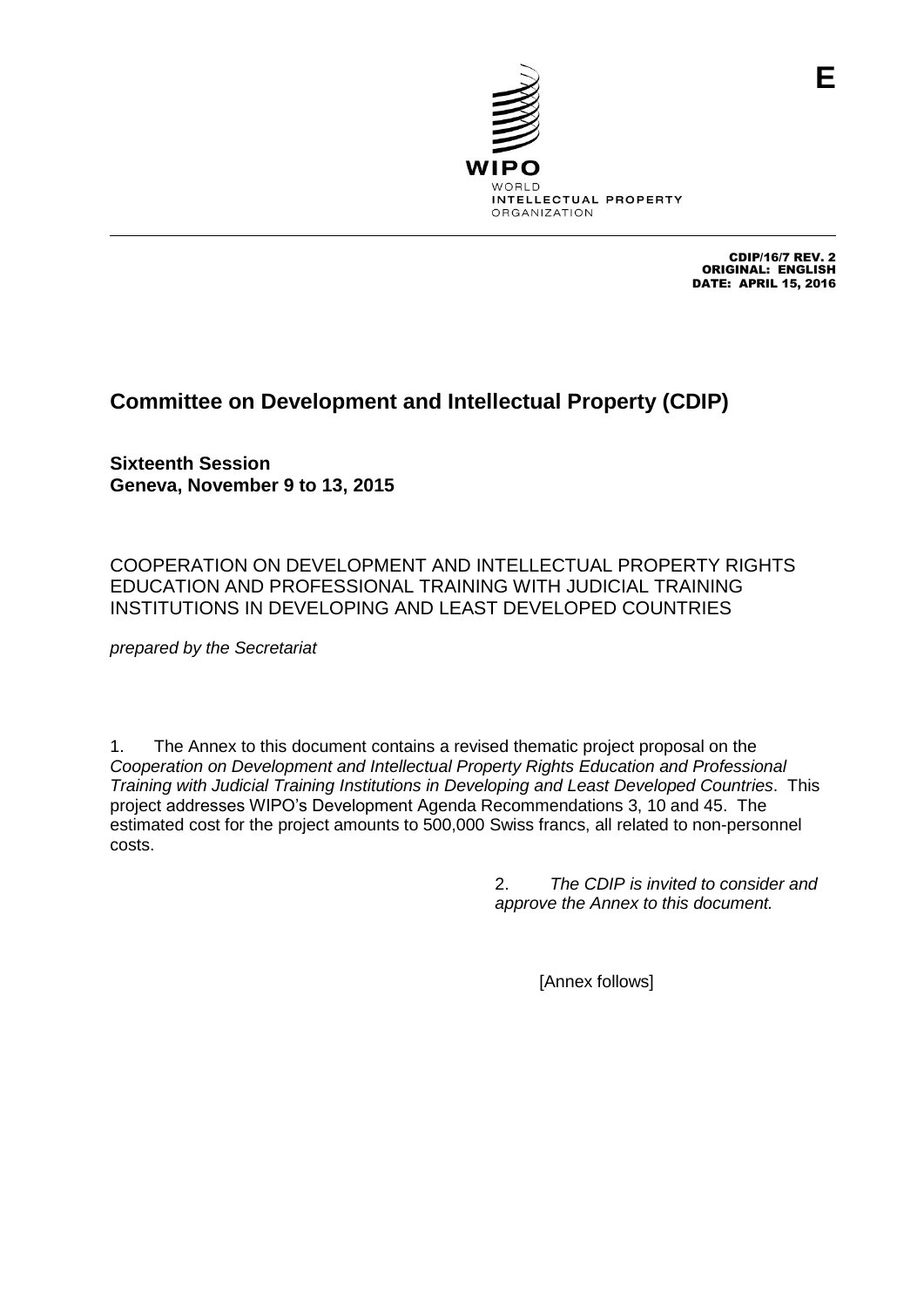$\overline{\phantom{0}}$ 

## **DEVELOPMENT AGENDA RECOMMENDATIONS 3, 10 and 45**

## **PROJECT DOCUMENT**

 $\mathbf{r}$ 

| <b>SUMMARY</b><br>1.                          |                                                                                                                                                                                                                                                                                                                                                                                                                                                                                                                                                                                                                                                                                                                                                                                                        |
|-----------------------------------------------|--------------------------------------------------------------------------------------------------------------------------------------------------------------------------------------------------------------------------------------------------------------------------------------------------------------------------------------------------------------------------------------------------------------------------------------------------------------------------------------------------------------------------------------------------------------------------------------------------------------------------------------------------------------------------------------------------------------------------------------------------------------------------------------------------------|
| <b>Project Code</b>                           | DA_3_10_45_01                                                                                                                                                                                                                                                                                                                                                                                                                                                                                                                                                                                                                                                                                                                                                                                          |
| <b>Title</b>                                  | Cooperation on Development and Intellectual Property Rights<br>Education and Professional Training with Judicial Training<br>Institutions in Developing and Least Developed Countries                                                                                                                                                                                                                                                                                                                                                                                                                                                                                                                                                                                                                  |
| Development Agenda<br>Recommendation(s)       | Recommendation 3: Increase human and financial allocation for<br>technical assistance programs in WIPO for promoting, inter alia, a<br>development-oriented intellectual property culture, with an emphasis<br>on introducing intellectual property at different academic levels and<br>on generating greater public awareness on intellectual property.                                                                                                                                                                                                                                                                                                                                                                                                                                               |
|                                               | Recommendation 10: To assist Member States to develop and<br>improve national intellectual property institutional capacity through<br>further development of infrastructure and other facilities with a view<br>to making national intellectual property institutions more efficient and<br>promote fair balance between intellectual property protection and the<br>public interest. This technical assistance should also be extended to<br>sub-regional and regional organizations dealing with intellectual<br>property.                                                                                                                                                                                                                                                                           |
|                                               | Recommendation 45: To approach intellectual property<br>enforcement in the context of broader societal interests and<br>especially development-oriented concerns, with a view that "the<br>protection and enforcement of intellectual property rights should<br>contribute to the promotion of technological innovation and to the<br>transfer and dissemination of technology, to the mutual advantage of<br>producers and users of technological knowledge and in a manner<br>conducive to social and economic welfare, and to a balance of rights<br>and obligations", in accordance with Article 7 of the TRIPS<br>Agreement.                                                                                                                                                                      |
| <b>Brief Description of</b><br><b>Project</b> | Taking into consideration the national intellectual property rights<br>(IPR) policy and strategy, and keeping in view the public interest, the<br>main objective of the project is to build capacity for delivery of<br>efficient and effective national IPR education and training programs<br>for judges <sup>1</sup> , including creation of self-learning/reference 'IPR Toolkits<br>for Judges'. More specifically, the project aims at enhancing the<br>understanding of substantive IPR law and application of such IPR<br>knowledge by judges through development of coherent and logical<br>thinking and critical analysis skills to enable the making of fair,<br>efficient, well-informed and well-reasoned arguments and decisions<br>concerning IPR disputes in IPR courts and tribunals. |

 1 In this context, judges include magistrates, prosecutors and other members of the judiciary.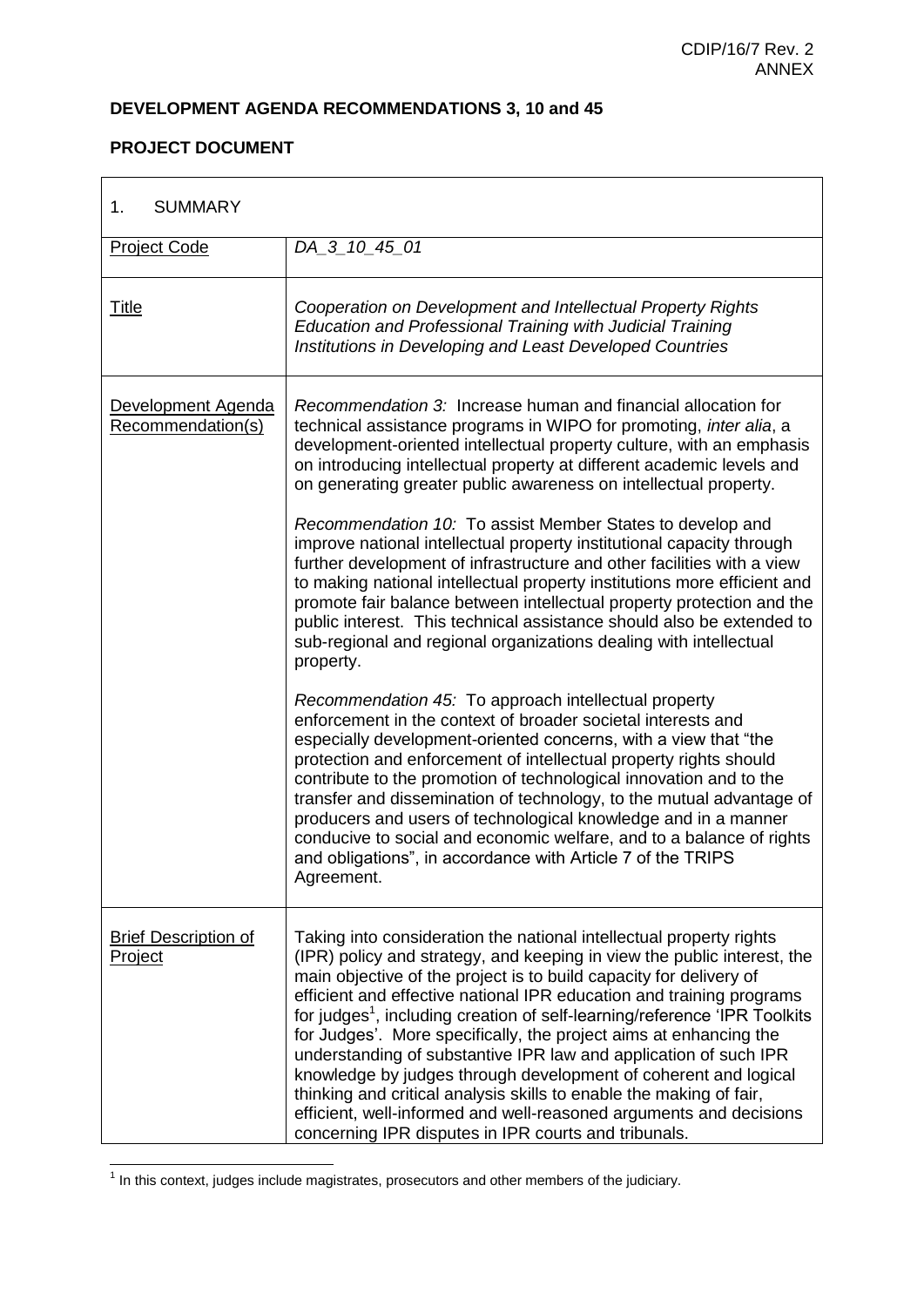| Selection of pilot judicial training institutions:                                                                                                                                                                                                                                                                                                                                               |  |
|--------------------------------------------------------------------------------------------------------------------------------------------------------------------------------------------------------------------------------------------------------------------------------------------------------------------------------------------------------------------------------------------------|--|
| Four pilot judicial training institutions to be selected, ideally one from<br>each region (Africa, Asia and the Pacific, Latin America and the<br>Caribbean and the Arab region), including an LDC, and representing<br>diverse judicial traditions and backgrounds.                                                                                                                             |  |
| The IPR education and training programs, including the self-<br>learning/reference IPR Toolkits for Judges, would be tailored to the<br>identified gaps, articulated needs, available learning infrastructure<br>and absorptive capacities and preferred learning styles of the<br>members of the respective judicial systems of the selected pilot<br>developing and least developed countries. |  |
| While implementing the project activities in the selected pilot<br>developing and least developed countries, the following will be kept<br>in view:                                                                                                                                                                                                                                              |  |
| relevant IPR laws/frameworks/agreements;<br>(a)                                                                                                                                                                                                                                                                                                                                                  |  |
| (b)<br>relevant IPR policies and strategies;                                                                                                                                                                                                                                                                                                                                                     |  |
| judicial training gaps, needs and priorities as articulated<br>(c)<br>in their national economic development frameworks; and                                                                                                                                                                                                                                                                     |  |
| (d)<br>developmental considerations and public interest.                                                                                                                                                                                                                                                                                                                                         |  |
| The project will be implemented through existing national judicial<br>training institutions.                                                                                                                                                                                                                                                                                                     |  |
| As and when practicable, the project will use, as such or after<br>adaptation/translation to the local context, existing IPR education,<br>training and learning content of WIPO or of contributing institutions<br>of Member States, be it on paper or in electronic form.                                                                                                                      |  |
| Main project components:                                                                                                                                                                                                                                                                                                                                                                         |  |
| A. Selection of four pilot judicial training institutions;                                                                                                                                                                                                                                                                                                                                       |  |
| B. Assessment of IPR education and training needs of the judicial<br>system in the selected pilot countries to determine the nature<br>and scope of modular IPR education and training content and<br>self-learning/reference "IPR Toolkits for Judges" to be<br>developed;                                                                                                                      |  |
| C. Fact-finding survey on ongoing IPR training initiatives for the<br>judiciary in developing and least developed countries as well<br>as in the developed countries to learn, amongst other things,<br>from good practices in IPR training of the judiciary;                                                                                                                                    |  |
| D. Based on B and C above, develop tailored and modular IPR<br>education and training content for (a) initial/induction IPR<br>training and (b) in-service IPR training, keeping in view the<br>preferred mode(s) of training delivery (face-to-face, blended or<br>online) tailored to the identified gaps, expressed needs and                                                                 |  |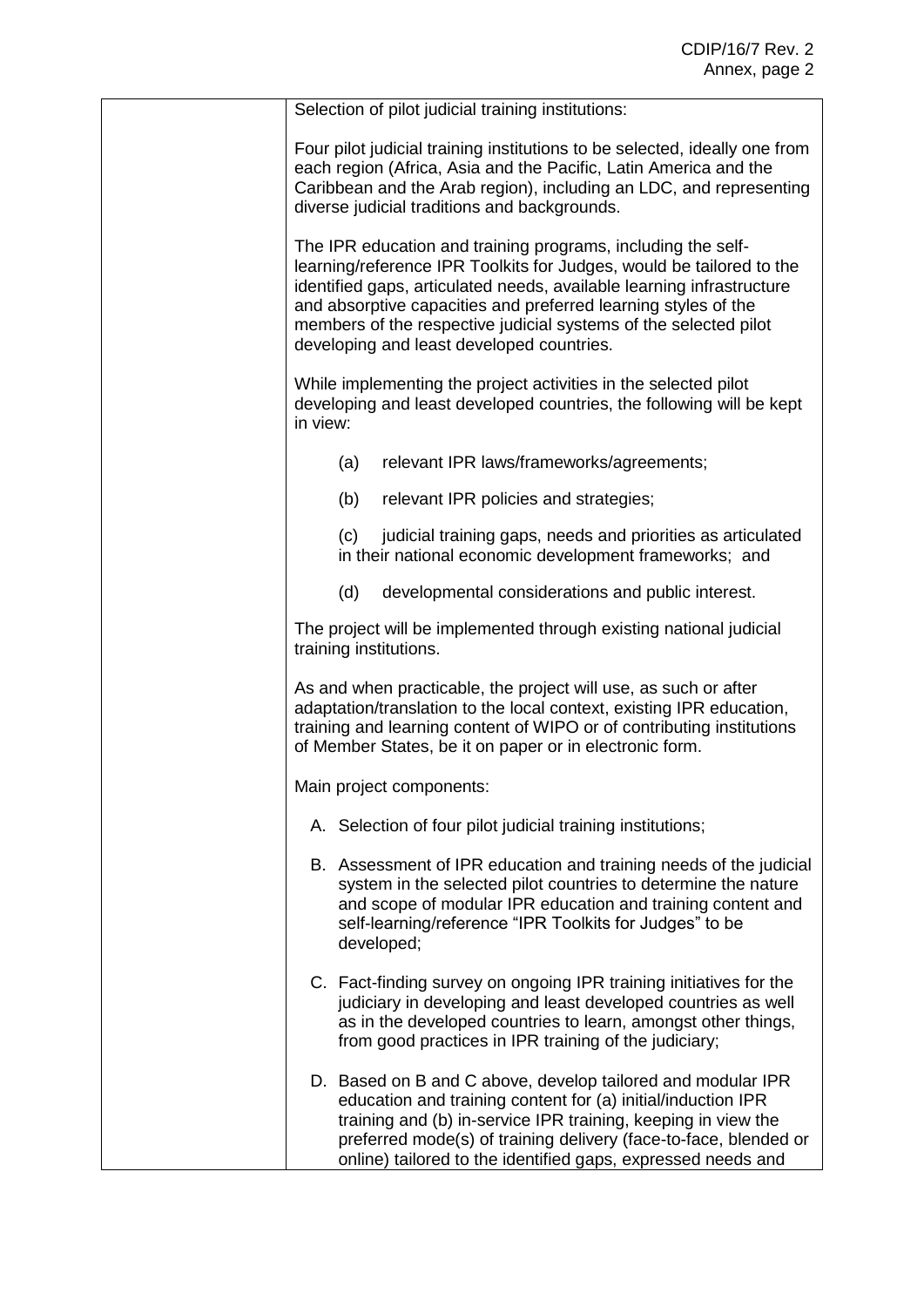|                                                                                | key priorities of the selected country. The education and<br>training content will include a self-learning/reference "IPR<br>Toolkits for Judges," one for each of the selected pilot<br>institutions. These could include paper-based and electronic<br>IPR content, such as IPR laws and policies, flexibilities in the<br>IP system, landmark IPR court decisions, and other content as<br>may be agreed during the needs assessment phase of the<br>project and based on applicable good practices.<br>E. Based on B, C and D, testing of the IPR education and<br>training content, including the "IPR Toolkit for Judges" by<br>delivering education and training programs and obtaining<br>feedback to make improvements, if needed, to the learning<br>objectives of the IPR education and training courses,<br>curriculum design, content creation, mode(s) of delivery, and<br>methods for assessment/evaluation of learning outcomes of<br>IPR education and training courses;<br>F. Foster networking and partnerships amongst national judicial<br>training institutions for regular sharing of experiences to learn<br>from one another about their IPR training initiatives and<br>outcomes. Amongst other things, this may involve the<br>creation of one or more online professional 'communities of<br>practice' on IPR issues for social/networked peer-to-peer<br>learning amongst magistrates, judges and prosecutors; and<br>G. Assistance for the acquisition of reference books and<br>manuals to build up the library of the beneficiary judiciary<br>training institution. |
|--------------------------------------------------------------------------------|------------------------------------------------------------------------------------------------------------------------------------------------------------------------------------------------------------------------------------------------------------------------------------------------------------------------------------------------------------------------------------------------------------------------------------------------------------------------------------------------------------------------------------------------------------------------------------------------------------------------------------------------------------------------------------------------------------------------------------------------------------------------------------------------------------------------------------------------------------------------------------------------------------------------------------------------------------------------------------------------------------------------------------------------------------------------------------------------------------------------------------------------------------------------------------------------------------------------------------------------------------------------------------------------------------------------------------------------------------------------------------------------------------------------------------------------------------------------------------------------------------------------------------------------------------------------------------------------------|
| Implementing<br>Program(s)                                                     | Program 11                                                                                                                                                                                                                                                                                                                                                                                                                                                                                                                                                                                                                                                                                                                                                                                                                                                                                                                                                                                                                                                                                                                                                                                                                                                                                                                                                                                                                                                                                                                                                                                           |
| Links to other related<br>Program(s)/DA<br>Project(s)                          | The Project is also linked to the following Programs:<br>Program 9, 10 and 17.                                                                                                                                                                                                                                                                                                                                                                                                                                                                                                                                                                                                                                                                                                                                                                                                                                                                                                                                                                                                                                                                                                                                                                                                                                                                                                                                                                                                                                                                                                                       |
| <b>Links to Expected</b><br><b>Results in the</b><br><b>Program and Budget</b> | Expected Result III.2 Enhanced human resource capacities able to<br>deal with the broad range of requirements for the effective use of IP<br>for development in developing countries, LDCs and countries with<br>economies in transition.                                                                                                                                                                                                                                                                                                                                                                                                                                                                                                                                                                                                                                                                                                                                                                                                                                                                                                                                                                                                                                                                                                                                                                                                                                                                                                                                                            |
| <b>Project Duration</b>                                                        | 24 months                                                                                                                                                                                                                                                                                                                                                                                                                                                                                                                                                                                                                                                                                                                                                                                                                                                                                                                                                                                                                                                                                                                                                                                                                                                                                                                                                                                                                                                                                                                                                                                            |
| <b>Project Budget</b>                                                          | Total non-personnel costs: 500,000 Swiss francs                                                                                                                                                                                                                                                                                                                                                                                                                                                                                                                                                                                                                                                                                                                                                                                                                                                                                                                                                                                                                                                                                                                                                                                                                                                                                                                                                                                                                                                                                                                                                      |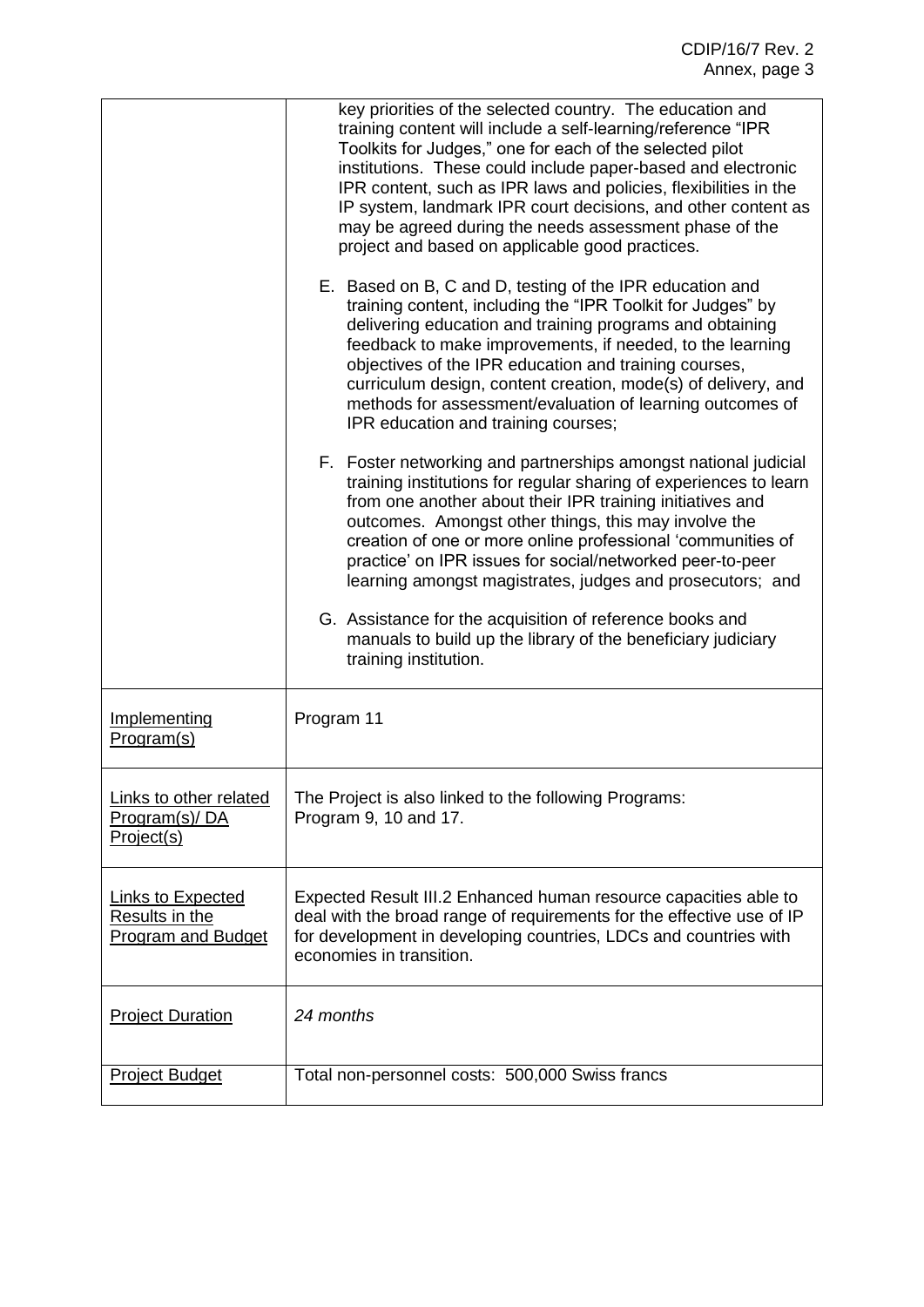## 2. PROJECT DESCRIPTION

### 2.1. Context

Judicial education and training is crucial for raising the professional competence of judges. At the same time, it serves the institutional needs for the judiciary to consolidate its independence by demonstrating its accountability for performance enhancement. Above all, it improves access to justice by providing an effective dispute settlement environment.

Yet, for various reasons, only in recent decades, formal judicial education and training have emerged as an important new means worldwide to develop judicial competence and improve the quality of justice and performance of courts. By now, a very large number of countries, worldwide, have in place national institutions to educate and train newly recruited judges (initial or induction training) and provide on-going professional training of serving judges. The structure and authority of these institutions vary from formal state judicial schools under the executive branch to bodies within the judicial branch or to less formal entities established by judicial associations.

The IPR legal framework and system is very specialized and complex; so are IPR disputes, especially those involving complex technologies, the ICT environment or cross-border trade. Moreover, the increasing awareness of the economic benefits derived from effective use of IPRs has led to greater recourse to judicial settlement of IP disputes. For this challenge of number and complexity, the vast majority of judicial officers in most developing and least developed countries are not well prepared as many of them were not taught IPR laws during their university law degree programs.

Over the years, from the requests received by WIPO and the *ad hoc* IPR training services provided by WIPO for the judiciary in developing and least developed countries, it would be reasonable to surmise that judges would greatly benefit from specialized training in the area of IPR laws for effectively adjudicating IPR disputes and judiciously contemplating development considerations and public interest in their decisions and recommendations. Becoming conversant with the flexibilities inherent to the IP systems and those provided for by national laws and regulations, judges will be more inclined to settle disputes with the public interest and development issues in mind.

Moreover, poor or inadequate knowledge of IPR laws or of the scope of granted/registered IP rights represents a serious drawback to effective judicial dispute resolution of IPR cases. This affects the consistency and predictability of IPR case outcomes, which in turn have serious repercussions on the business environment of a particular country. Consistency in IPR dispute outcomes provides assurance to businesses that their investments in innovative and risky ventures will be protected, allowing them to better plan their business strategy. Conversely, inordinate delays or absence of consistency in IPR dispute resolution discourages investment in innovative and creative business or in risky research and development (R&D) endeavors.

The project intends to respond to these needs mainly through the development of structured and practical judicial educational and training programs on IPRs.

As the IPR laws are an ever-changing area of law, IPR training of the judiciary should be an ongoing exercise. The project seeks to prepare the ground for continuous delivery and improvement of IPR formal training programs. It also seeks to foster peer-to-peer learning and self-directed learning during the project period and afterwards.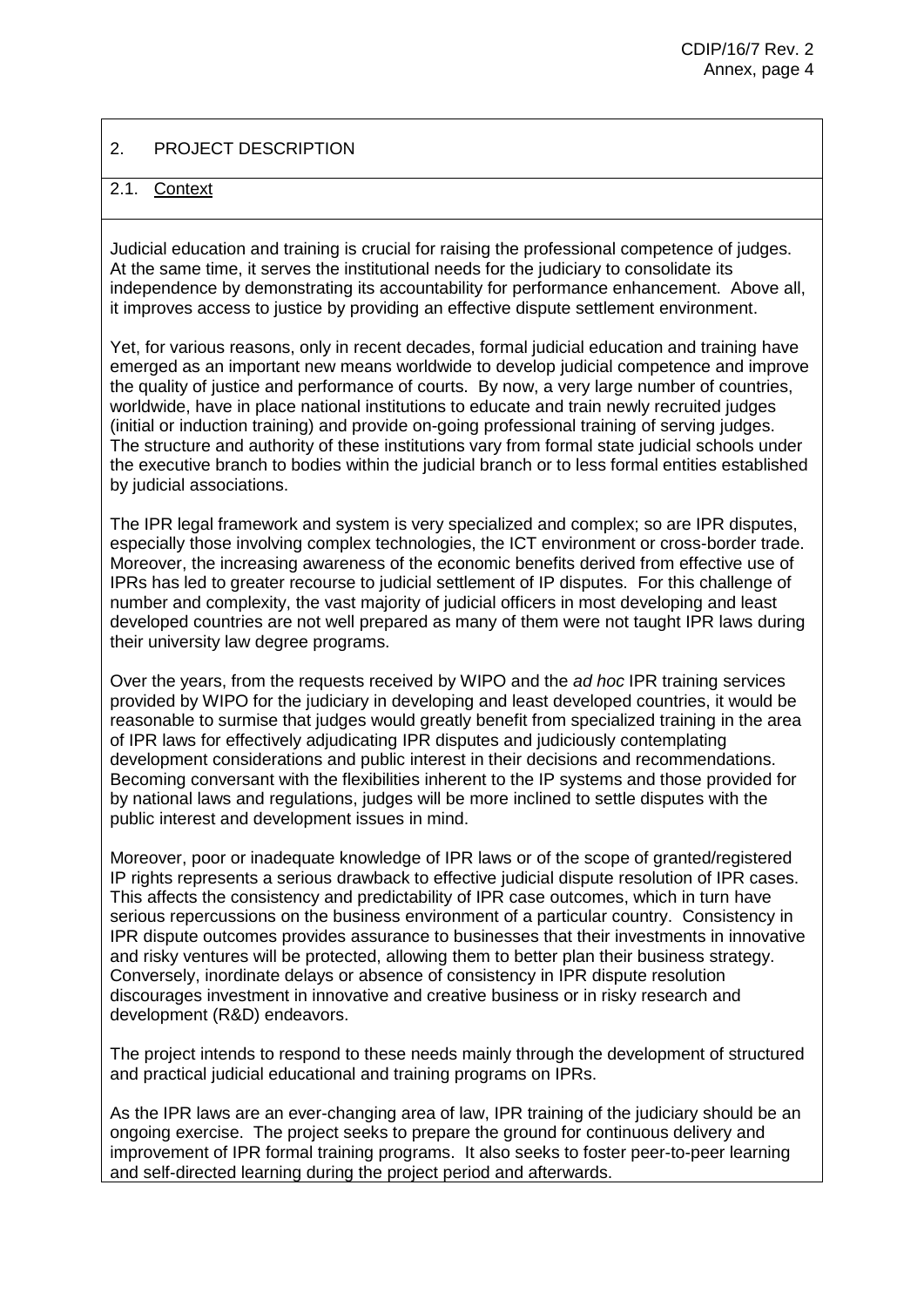It is underlined that the project intends to accommodate the specific learning needs and learning styles of judges, while preserving their judicial independence and impartiality.

### 2.2. Objectives

Addressing Development Agenda Recommendations 3, 10 and 45, the project aims to achieve the following objectives:

To provide technical and professional assistance to judicial training institutions to enhance capacity and skills of magistrates, judges and prosecutors, etc. in developing and least developed countries to adjudicate efficiently and effectively IPR disputes in such a way as to ensure coherence with the identified developmental needs and priorities of the concerned country.

Thus, in line with DA *Recommendation 3*, the project seeks to create a development-oriented IP culture in the judiciary that encourages local innovation and creativity as well as improves the environment for international collaboration, technology transfer and investment.

Further, in line with DA *Recommendation 10*, the project seeks to make national IP dispute settlement institutions more efficient and promote fair balance between IPR protection and the public interest.

Furthermore, in line with DA *Recommendation 45*, the project seeks to build the technical capacity, and influence the attitude and behavior, of the judiciary so as to inculcate a development orientation for creating a balanced, efficient and effective IPR dispute settlement system that supports local talent, innovation and creativity while incentivizing, rewarding and protecting, in an equitable, fair and balanced manner, the rights and interests of all IPR holders, IPR users and the public interest.

## 2.3. Delivery Strategy

#### *A. Fact-finding survey*

A general fact-finding survey on IPR training institutions and other training initiatives existing worldwide for the judiciary will be undertaken to learn, amongst other things, about existing practices in IPR education and training of the judiciary.

This will be done through a targeted survey questionnaire and by a study of readily available literature and reports, internally in WIPO and externally worldwide.

The survey is expected to provide:

1. an overview of ongoing IPR education and training services of national judicial training institutions and other similar institutions; and

2. an overview of the IP content, IP curricula, modes of delivery and of assessment/evaluation of results achieved so as to learn from good practices and successful implementations, when available.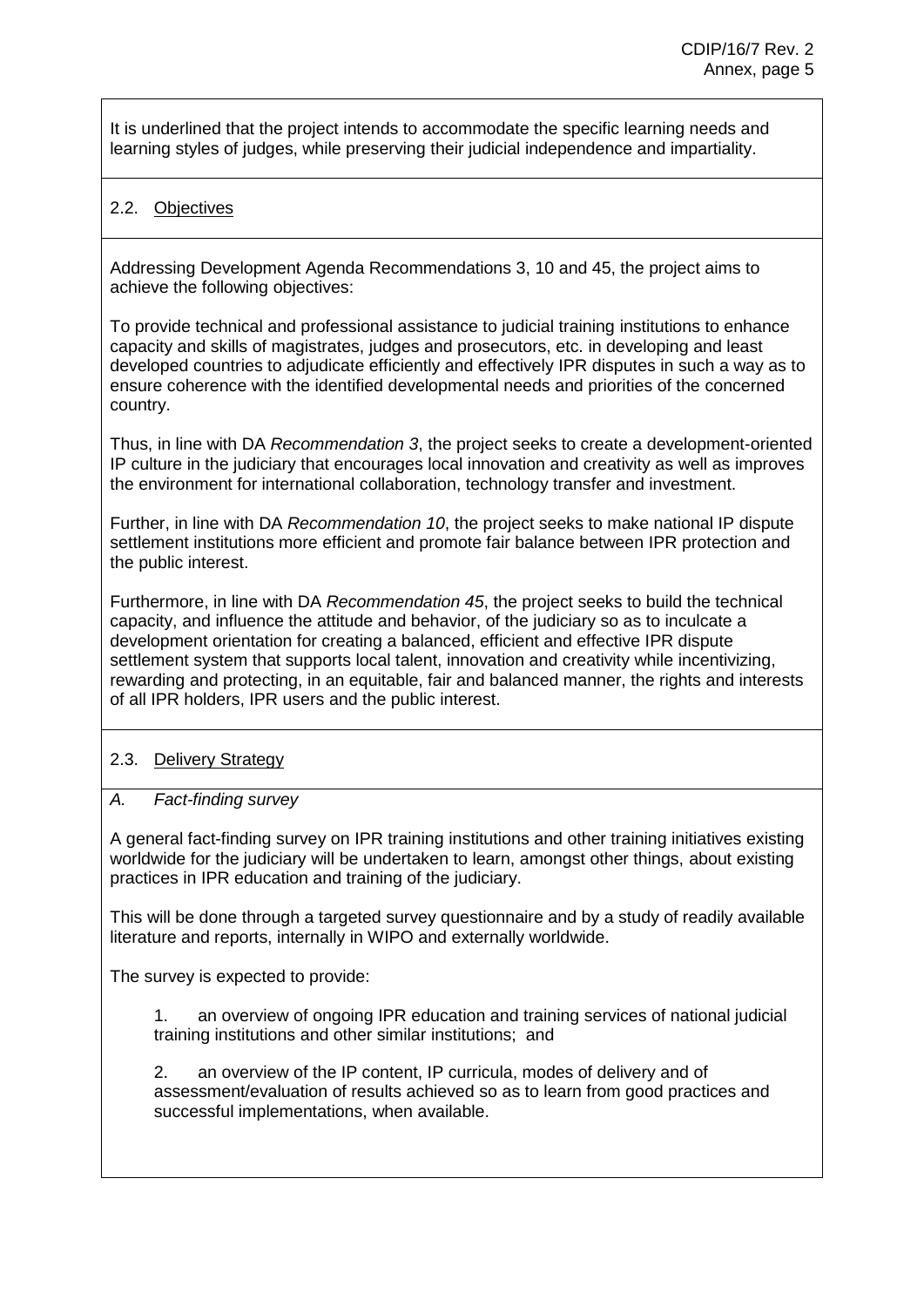### *B. Selection of pilot countries*

Four pilot countries will be selected, ideally one from each region (Africa, Asia and the Pacific, Latin America and the Caribbean and the Arab region), including an LDC, and representing diverse judicial traditions and backgrounds.

Interested Member States should submit to the WIPO Secretariat written well-formulated requests prepared by the judicial training institution and/or the relevant national authority. At a minimum, the request should include:

(a) A brief description of the number and nature of IP disputes before different levels of national IP-related dispute settlement system.

(b) A brief description of the nature and structure of the national court system; in particular, whether the general court system of the pilot country deals with the IPR disputes or whether specialized IPR courts, tribunals, divisions, etc. have been created.

(c) A brief description of the satisfaction with, and challenges faced by, the current IPR dispute settlement system.

(d) A brief description of the training philosophy, training methodologies employed, training infrastructure of the national judicial training institution, including extent of reliance on e-learning platforms, for education and training purposes, including any recent survey, evaluation or assessment of emerging training needs in general, and, on IPRs, in particular, of the judicial officers, such as judges, magistrates, prosecutors, support staff, etc.

The selection of four pilot institutions will rely on the following main criteria:

1. Explicit national commitment (for example, in an approved national IPR policy and strategy) and formally identified and significant need for IPR education and training of the judiciary.

2. Regional distribution (one per region), including an LDC. Ability to dedicate human resources to ensure continuity of the project after its conclusion.

3. Availability of a *pro bono* champion for promoting IPR education and training for the judiciary.

4. Level of preparedness for effective delivery of education and training programs on IPRs and especially availability of physical and ICT infrastructural facilities.

5. Demonstrated ability or potential for (a) multiplier effect in the relevant country and (b) quality assurance and continuous improvement of IPR education and training in both substance and use of effective tools, techniques and methods, based on empirical evidence of success in achieving learning objectives and learning outcomes.

6. Confirmation that a significant number of magistrates, judges or prosecutors will follow the IPR education and training course every year in one or more tailor-made IPR courses and that trained magistrates, judges, prosecutors and other members of the judiciary will be deployed to adjudicate IPR disputes in specialized IP divisions of general courts, in specialized IP courts/tribunals and the like.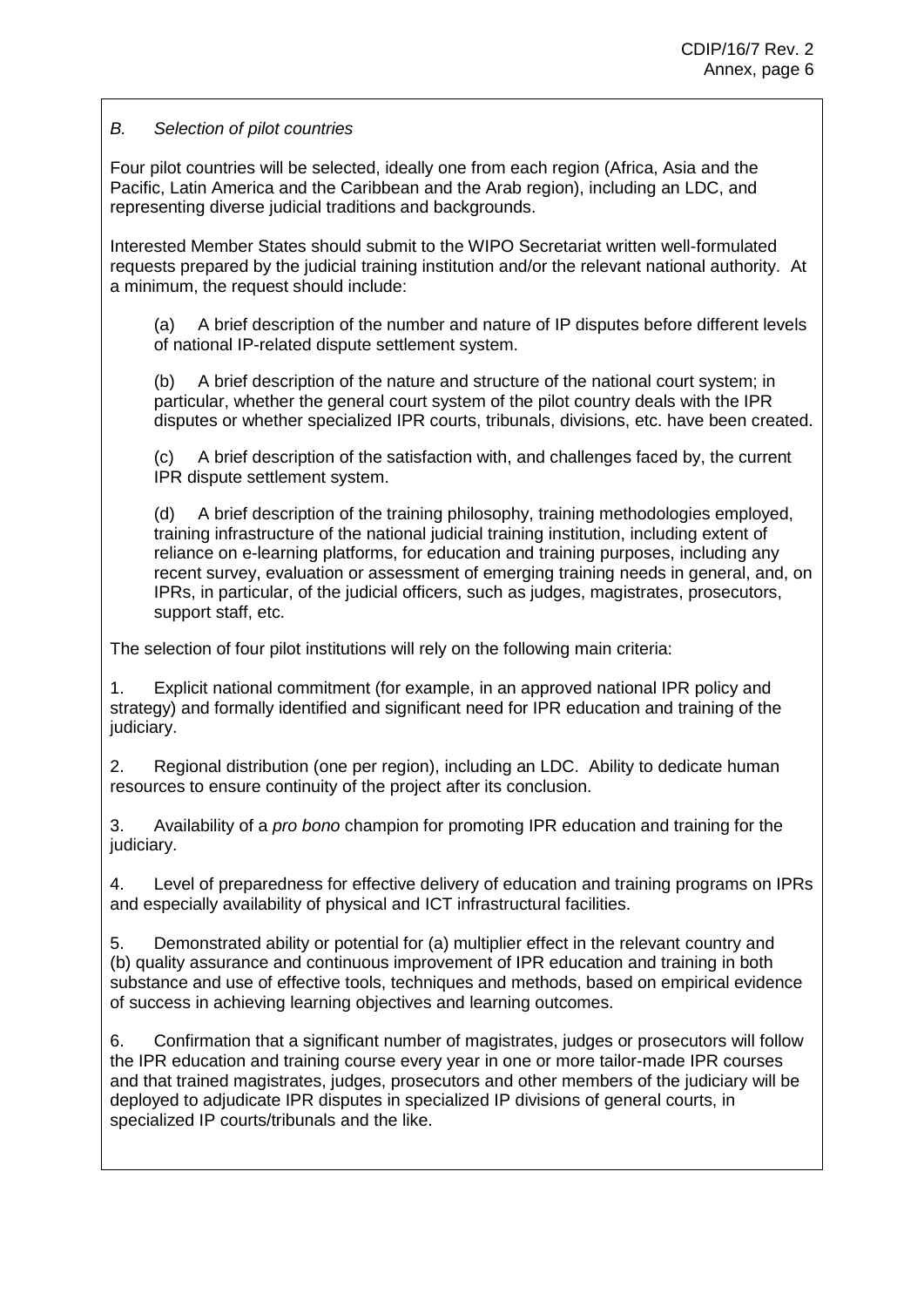### *C. Assessment of IPR education and training needs*

An assessment of IPR education and training needs of the judicial system in selected pilot countries to determine the nature and scope of modular IPR education and training content and self-learning/reference "IPR Toolkits for Judges" will be developed.

The project will rely on the active participation of judicial training institutions and all relevant national authorities involved in building capacities for the judiciary. It will also give utmost importance to prior consultations with relevant institutions in order to better understand the national training needs and jointly agree on the actions to be taken.

The assessment will involve structured consultation with relevant stakeholders in the efficient and effective functioning of the IPR dispute resolution system in a country to determine the nature and scope of IPR education and training, the mode of delivery, the methodology of assessment/evaluation of IPR education and training outcomes.

## *D. Development of content*

Content will be aligned to the specific needs of judges. With WIPO's assistance, the judicial training institutions will decide on the content that needs to be developed. More specifically, WIPO will assist beneficiary countries:

1. assess the beneficiary country's IP regime against its international commitments so that judges better comprehend and appreciate their own regime in the context of the international framework;

2. identify the specific national training needs on IP that correspond to their national development goals;

3. define learning objectives and learning outcomes in line with those development goals; and

4. decide on the content and training methodology which contribute in the attainment of those development goals.

The specific topics to be covered in the training program will be determined according to this process by the beneficiary countries.

Knowing that training of judges is based on substantive and procedural provisions in national IP laws, the project will incorporate in the training program development-oriented topics including flexibilities in the national IP laws.

Tailored and modular IPR education and training content will be developed for (a) initial/induction IPR training and (b) in-service IPR training, keeping in view the preferred mode(s) of training delivery (face-to-face, blended or online) tailored to the identified gaps, expressed needs and key priorities of the selected country. The education and training content will include a self-learning/reference "IPR Toolkits for Judges," one for each of the selected pilot institutions. These could include paper-based and electronic IPR content, such as IPR laws and policies, flexibilities in the IP system, landmark IPR court decisions, and other content as may be agreed during the needs assessment phase of the project and based on applicable good practices in this regard from elsewhere.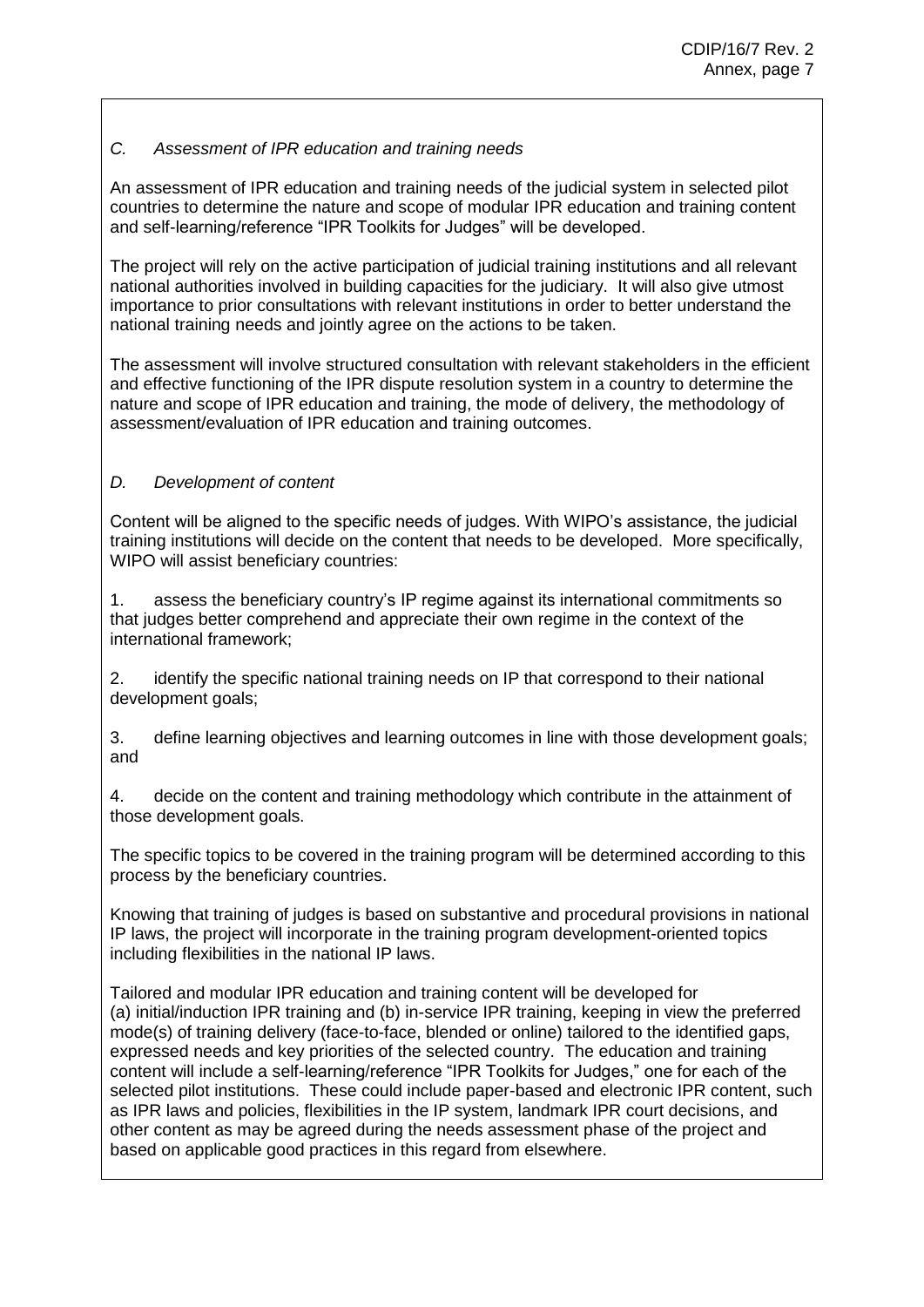The nature and scope of the educational and training content for each selected pilot institution would be determined by taking into account:

(a) Results/findings of the relevant needs assessment exercise;

(b) Good practices for IPR education and training of other existing judicial education and training institutions, worldwide; and

- (c) Developmental considerations and public interest.
- *E. Delivering education and training programs*

Based on B, C and D, testing of the IPR education and training content, including the "IPR Toolkit for Judges" by delivering education and training programs and obtaining feedback to make improvements, if needed, to the learning objectives of the IPR education and training courses, curriculum design, content creation, mode(s) of delivery, and methods for assessment/evaluation of learning outcomes of IPR education and training courses.

The IPR educational and training courses will be developed in consultation with national stakeholders and in coordination with the beneficiary judicial training institution, keeping in view the specific learning outcomes expected, the availability of trainers, the national training environment and available technological and other infrastructural resources. Based on specific identified needs for IPR education and training, which would be articulated in the form of Learning Objectives and Learning Outcomes, the process of curriculum design and instructional strategy will be undertaken in partnership with the IPR champion and a consultative group at each of the pilot institutions.

The content of IP education and training courses will be in a number of discrete selfcontained modules; most modules will deal with IPRs but some modules or activities may have to respond to the needs of participants who require assistance to make effective use of diverse features of e-learning platforms.

The discrete modules will be combined in various permutations and combinations to design courses of varying duration and length, depending on desired Learning Objectives and Learning Outcomes. The courses may have a defined start and end date or may be selfpaced, depending on local preferences.

Accordingly, based on specified objective and measurable learning objectives and outcomes, a set of modules from amongst the modules created during the project, will be brought together in a logical manner to design tailored IPR education and training courses for induction IPR education and in-service IPR training that would be specific to a particular judicial training institution given its contexts. Therefore, at this stage, it is unwise and in fact impossible to define the final nature and scope of the IPR courses and the type of curriculum design, instructional design and assessment methodology suitable for a particular IPR context, particular learning styles, particular training facilities and particular institutional contexts. Overall, however, the focus would be on self-directed study, self-reflection and self-assessment. Priority will be given to learning in small groups by promoting peer-to-peer interaction, group discussions amongst peers and 'learning by doing' through moot courts, simulations/games, case study discussion, case law discussion, etc.

Much less reliance, if any, would be placed on class-room style didactic lecturing or presentations. However, when a teacher, instructor or facilitator is needed, the project will rely on national/sub-regional/regional human resources, preferably judges and reputed IPR professors. If and when necessary, the WIPO Academy will assist in making resource persons available from outside the country, sub-region or region.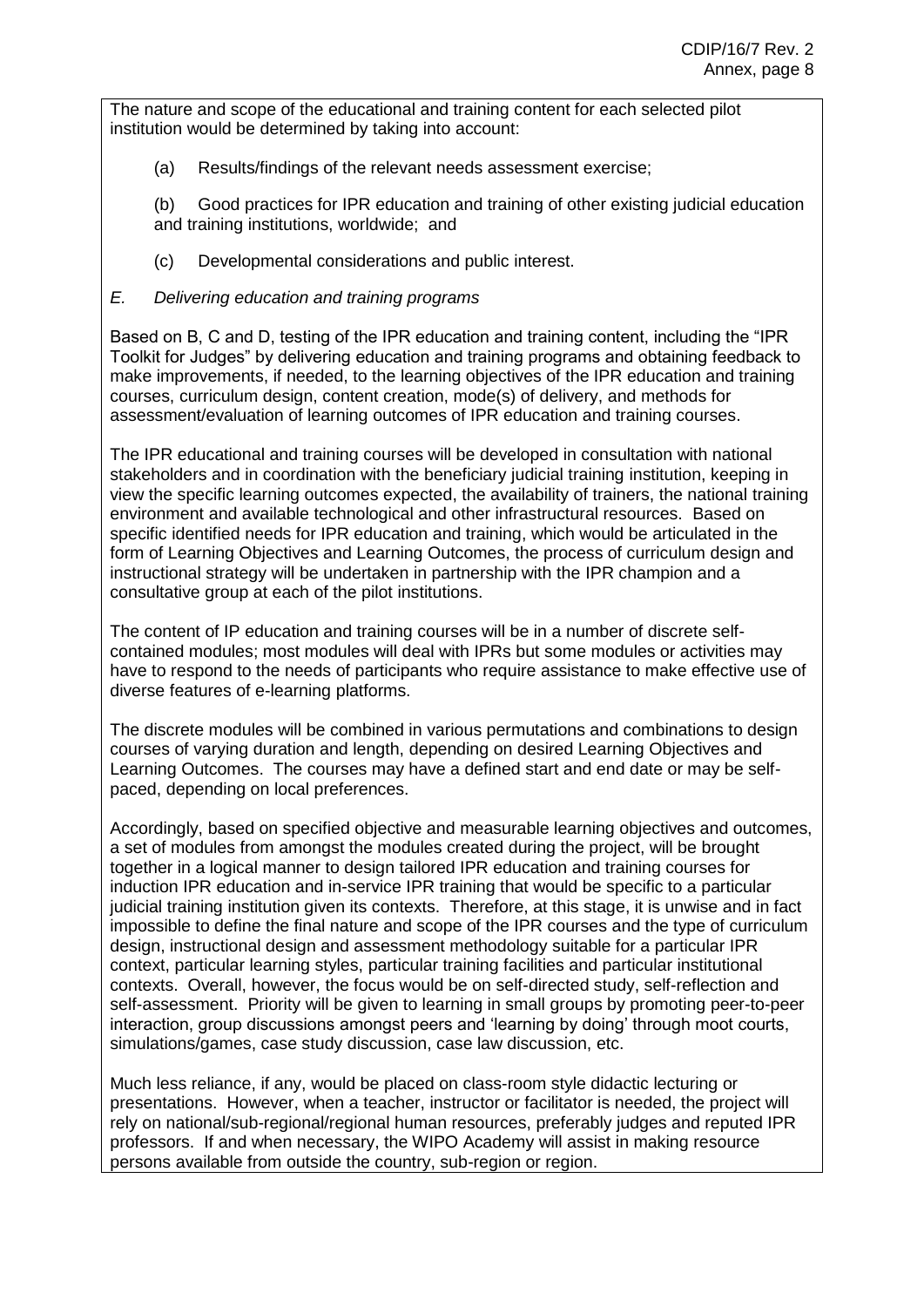Initially, generic IPR modules will be created. These would be on different types of IPRs and on different aspects of IPRs relevant to effective and consistent settlement of IPR disputes.

To achieve efficiency, effectiveness and relevance, the generic IPR modules will be adapted to respond to the identified/assessed learning styles, learning needs, institutional and national policies and priorities; thus, the generic modules would be tailored to specific IPR laws, IPR policies and strategies, national development priorities, relevant landmark IPR cases, preferred learning styles of magistrates, judges, prosecutors, etc.

Next, the modules would be translated into relevant language(s), if and when needed.

This proposed IPR Toolkit for Judges would be an integral part of the self-paced, selflearning process. The nature and scope of the IPR toolkit for Judges will vary from one institution to another, depending on its specific needs and ready availability of relevant IPR content in the language used. The IPR Toolkit for Judges may also comprise printed content, e- learning content fixed on medium (USB stick CD-ROM, etc.) if internet access is not available (or is not reliable or fast) at the homes of the participants.

The existing WIPO e-Learning Center of the WIPO Academy will host the IPR education and training content.

Training modality (on-site, on-line, or a combination of both) and duration will be agreed upon with the beneficiary judicial training institutes on a case-by-case basis, taking into account their preferences.

#### *F. Networking and partnerships*

The project will support the establishment of networks and partnerships among the judicial training institutions to facilitate contacts and exchange of information and experience amongst them in IP-related case law, successful pedagogical approaches and other relevant information to improve the cost-effectiveness of IPR education and training modalities and their coordination, monitoring, and above all, quality assurance and continuous improvement based on feedback from participants and good practices elsewhere, worldwide.

#### *G. Access to reference books*

Support the acquisition of reference books and manuals to build up the library of the beneficiary judiciary training institution may be included in the IPR toolkit, as may be deemed necessary.

#### Project sustainability

Judicial training institutions are expected to become self-reliant in running the training programs and activities once established and finalized by the end of the 2016-2017 biennium. The WIPO Secretariat may continue to provide supplementary assistance beyond the biennium in case of a substantive need provided that the additional resources would not prevent other potential institutions from receiving needed assistance.

Even after the project is over, WIPO will continue to support, if needed, the many 'professional communities of practice' created under the pilot project to ensure continued peer-to-peer learning and self-directed and self-paced learning by the participants in their own time.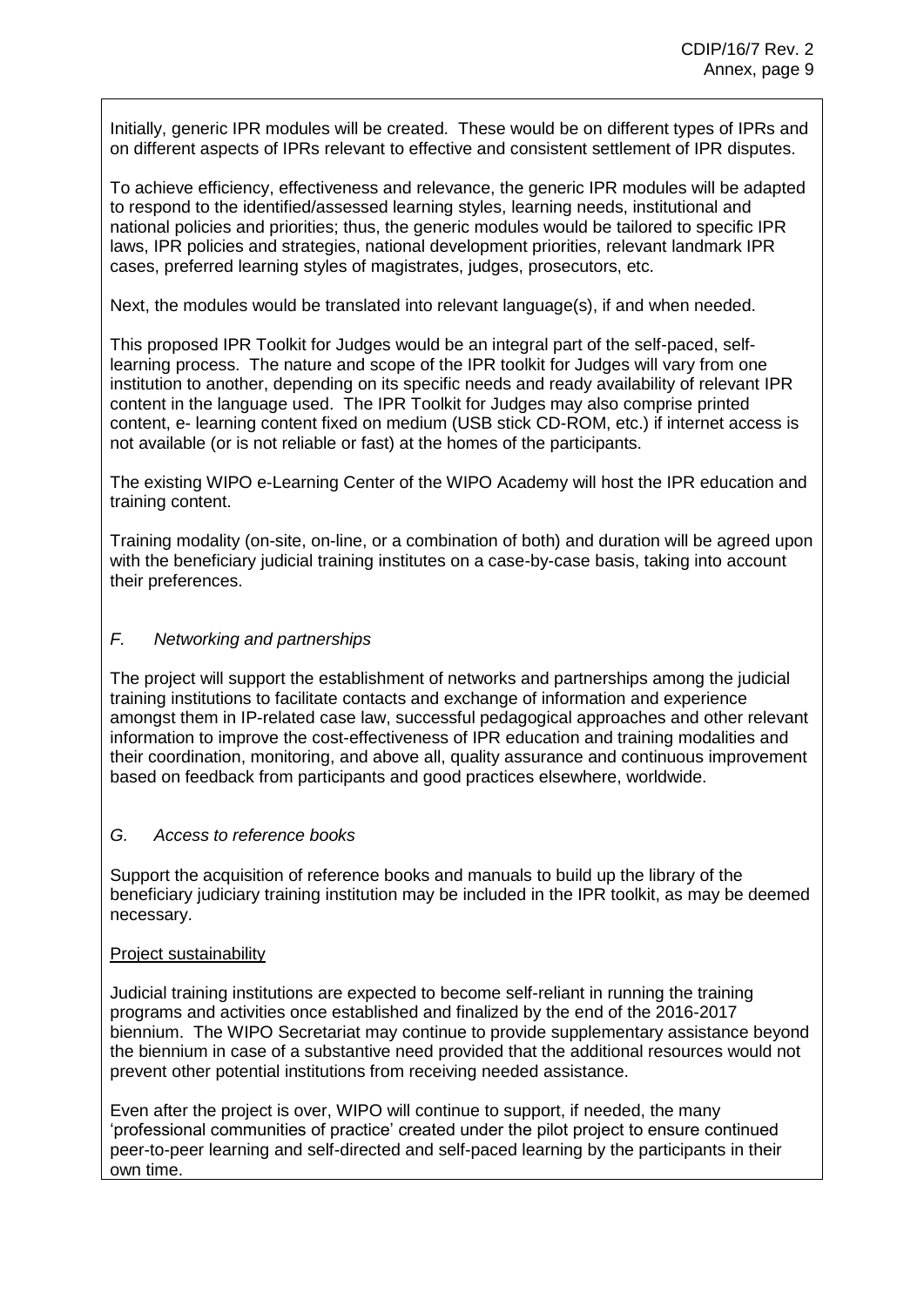IPR Toolkits for Judges, including publications, will become important tools that Judicial Training Institutions can use for training purposes and judges for the adjudication activities.

Cooperation mechanisms:

In implementing the project, the WIPO Secretariat will:

(a) Seek synergies with other WIPO programs and, where appropriate, with relevant national authorities and institutions, programs, projects and initiatives so as to prevent duplication and encourage reuse of existing content and educational and training materials;

(b) Coordinate in various ways, including by establishing periodic requirement frameworks, in partnership with the participating judicial training institutions in this pilot project to reduce risks and otherwise ensure cost-effectiveness in reaching the desired outcomes;

(c) Take into account the preferences of the selected pilot institutions for the identification and selection of national, regional or international expert(s) who will assist in developing or revising IP modules, curriculum design, instructional design, assessment methodologies and, where appropriate, provide advice on topics and teaching/learning tools, techniques and methods. The expert(s) should be a judge with demonstrated experience in handling IP-related cases or a professional with a rich academic and legal background related to IP;

(d) Ensure that a coordination mechanism is created for monitoring and review of the progress of the project in each pilot institution. For regular contact amongst the four projects and the WIPO secretariat a focal person will be designated in each institution/secretariat participating in the project; and

(e) Enter into a formal memorandum of understanding (MOU) with each of the four selected pilot institutions that would be tailored to their respective circumstances and particular needs.

#### 2.4. Risks and Mitigation Strategies

In the course of the project implementation, the following risks may be envisaged:

(a) Difficulties to organize continuous training for a busy judiciary. A key mitigation measure to counter such risks is to ensure having the full engagement and endorsement of the judicial training institution and/or the relevant authorities at all phases of the project;

(b) Conditions in a selected pilot country may impede the project, in which case due discussions should be pursued. Should such discussions be unsuccessful, the project in the country may be suspended or postponed; and

(c) The use of Information and Communication Technology (ICTs) may face limitations that exist in developing and least developed countries, such as absence or low-speed Internet. A key mitigation measure to counter this high risk would be to ensure the print-publishing of the Judges IP Toolkit.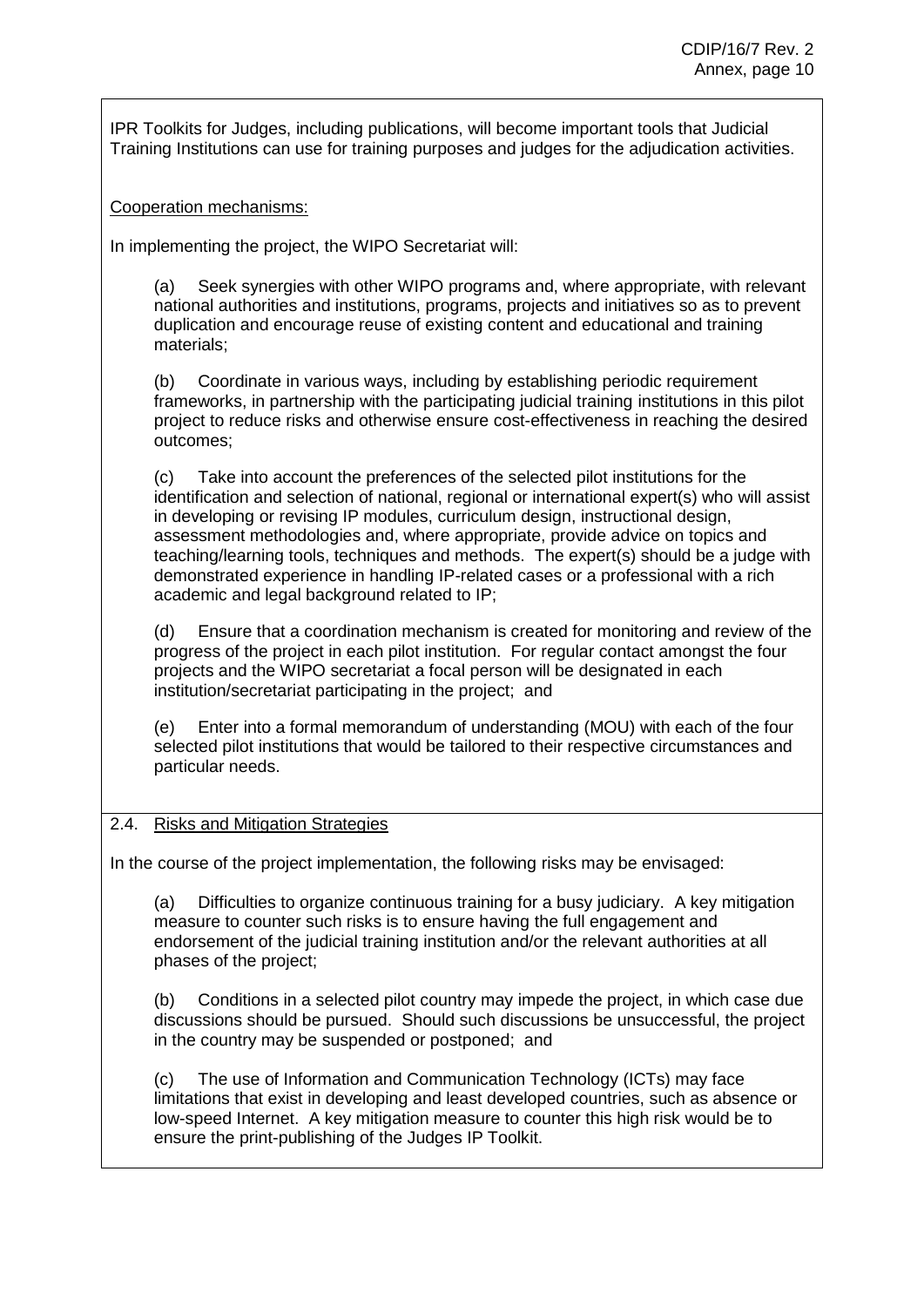#### 3. REVIEW AND EVALUATION

### 3.1. Project Review Schedule

(a) Each component of the project, as outlined in 2.3 above, will be regularly monitored for progress against agreed milestones/time table and identification and elimination/mitigation of known and emerging risks and use of emerging opportunities for synergies to improve cost-effectiveness and quality of its components/deliverables.

(b) A yearly (or mid-term) progress *cum* self-evaluation report will be presented for the consideration of the CDIP.

### 3.2 Independent Evaluation of the Project

In addition to the self-evaluation by each participating judicial institution and evaluation by WIPO, an independent evaluation of the project will be undertaken and its report submitted to the CDIP.

| <b>Project Outputs</b>                                                                                              | <b>Indicators of Successful Completion</b><br>(Output Indicators)                                                                                                                                                                                                                                                                                                   |  |  |  |  |  |
|---------------------------------------------------------------------------------------------------------------------|---------------------------------------------------------------------------------------------------------------------------------------------------------------------------------------------------------------------------------------------------------------------------------------------------------------------------------------------------------------------|--|--|--|--|--|
| A mapping of IPR training<br>institutions and other training<br>initiatives for the judiciary existing<br>worldwide | Mapping completed; and<br>Preliminary analysis made.<br>$\overline{\phantom{0}}$                                                                                                                                                                                                                                                                                    |  |  |  |  |  |
| Customized IP training modules for<br>judges and magistrates for each<br>pilot project.                             | Modules completed and endorsed by the<br>-<br>relevant national or regional authorities.<br>At least one training session (on-line, blended<br>-<br>or on-site) organized in cooperation with each<br>beneficiary training institution based on the<br>newly developed modules, curricula and training<br>technique for achieving the desired learning<br>outcomes. |  |  |  |  |  |
| A group of judges, including<br>potential trainer(s), trained based<br>on the developed modules                     | Beneficiaries completed the training session                                                                                                                                                                                                                                                                                                                        |  |  |  |  |  |
| A network connecting judicial<br>training institutions established.                                                 | At least two judicial training institutions indicated their<br>wish to establish contacts and cooperate more closely<br>in the area of specialized training.                                                                                                                                                                                                        |  |  |  |  |  |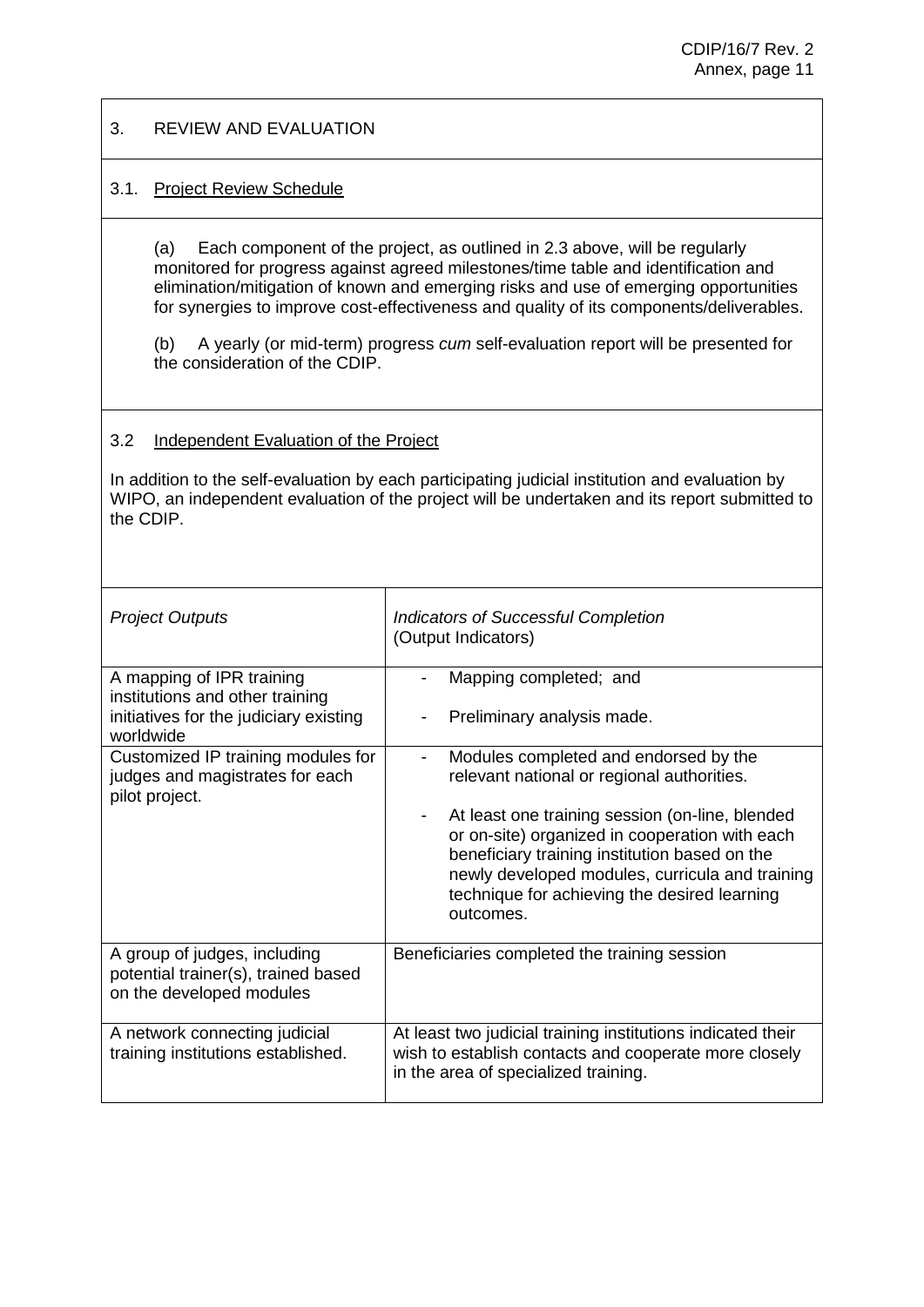| Project Objective(s)                                                                                                                                                                                                                                                                                                                                                                       | Indicator(s) of Success in Achieving Project Objective<br>(Outcome Indicators)                                                                                                                                                                                                           |
|--------------------------------------------------------------------------------------------------------------------------------------------------------------------------------------------------------------------------------------------------------------------------------------------------------------------------------------------------------------------------------------------|------------------------------------------------------------------------------------------------------------------------------------------------------------------------------------------------------------------------------------------------------------------------------------------|
| Enhanced capacity and skills of<br>magistrates, judges and<br>prosecutors in developing and<br>least developed countries to<br>adjudicate efficiently and<br>effectively IP disputes in cohesion<br>with the identified developmental<br>needs and priorities of the country.                                                                                                              | At least 50% of beneficiary judges, magistrates and<br>prosecutors report they acquired new skills for<br>adjudicating efficiently and effectively IP disputes.                                                                                                                          |
| A development-oriented IP culture<br>in the judiciary that encourages<br>local innovation and creativity as<br>well as improves the environment<br>for international collaboration,<br>technology transfer and<br>investment.                                                                                                                                                              | At least 50% of beneficiary judges, magistrates and<br>prosecutors acknowledge the relationship between<br>effective and efficient adjudication and local innovation<br>and creativity.                                                                                                  |
| More efficient national IP dispute<br>settlement institutions and fair<br>balance between IPR protection<br>and the public interest.                                                                                                                                                                                                                                                       | At least 50% of beneficiary judges, magistrates and<br>prosecutors acknowledge the correlation between<br>adjudication and public interest.<br>At least 50% of beneficiary judges, magistrates and<br>prosecutors indicate the training has improved their<br>dispute settlement skills. |
| A development orientation among<br>the judiciary for creating a<br>balanced, efficient and effective<br>IPR dispute settlement system that<br>supports local talent, innovation<br>and creativity while incentivizing,<br>rewarding and protecting, in an<br>equitable, fair and balanced<br>manner, the rights and interests of<br>all IPR holders, IPR users and the<br>public interest. | At least 50% of beneficiary judges, magistrates and<br>prosecutors acknowledge the importance of balance<br>between the rights and interests of IPR holders, IPR<br>users and the public interest.                                                                                       |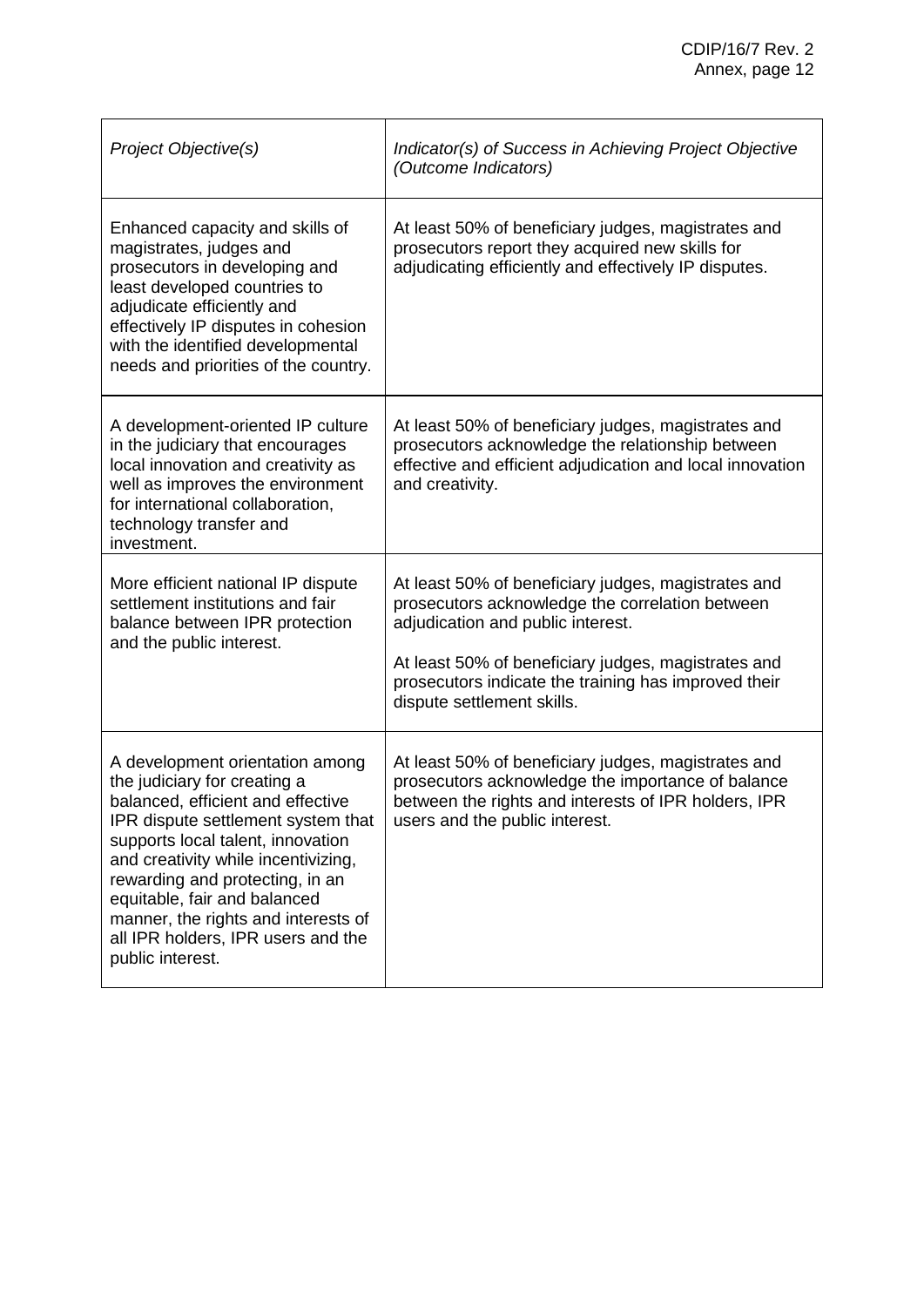## 4. IMPLEMENTATION TIMELINE

| Output                                                                                                                                                                                                                                                                                                                                                          | Quarters (From April 2016 to March 2018) |     |                           |     |                           |                           |              |                           |
|-----------------------------------------------------------------------------------------------------------------------------------------------------------------------------------------------------------------------------------------------------------------------------------------------------------------------------------------------------------------|------------------------------------------|-----|---------------------------|-----|---------------------------|---------------------------|--------------|---------------------------|
|                                                                                                                                                                                                                                                                                                                                                                 | 2nd                                      | 3rd | 4th                       | 1st | 2nd                       | 3rd                       | 4th          | 1st                       |
| Undertaking a mapping on IPR training institutions and other training<br>initiatives for the judiciary existing worldwide                                                                                                                                                                                                                                       | $\mathsf{x}$                             | X   | X                         |     |                           |                           |              |                           |
| <b>Selecting four pilot countries</b><br>Signing of cooperation agreements and agreeing on work plans<br>Designating potential trainers<br>Designating national champions and focal points                                                                                                                                                                      |                                          | x   | X                         |     |                           |                           |              |                           |
| Selecting resource persons for the four pilot projects<br>Establishing terms of reference<br>Signing contracts                                                                                                                                                                                                                                                  |                                          | X   | X                         |     |                           |                           |              |                           |
| <b>Conducting needs-assessment missions</b><br>Evaluating needs<br>preparing reports                                                                                                                                                                                                                                                                            |                                          |     | $\boldsymbol{\mathsf{x}}$ | X   | $\boldsymbol{\mathsf{X}}$ |                           |              |                           |
| Developing training modules for the judiciary<br>Develop generic modules for the judiciary<br>Meetings with the judicial training institutions and relevant<br>stakeholders to agree on substantive training needs, cooperation<br>methods and expected results<br>Developing IPR Toolkits for Judges / customized training modules<br>$\overline{\phantom{a}}$ |                                          |     | X                         | X   | $\mathsf{x}$              | $\boldsymbol{\mathsf{X}}$ | $\mathsf{x}$ | $\boldsymbol{\mathsf{x}}$ |
| Develop the existing WIPO e-Learning Center<br>Establishing a forum<br>Providing electronic access to learning materials                                                                                                                                                                                                                                        |                                          |     | X                         | X   | $\boldsymbol{\mathsf{x}}$ | $\boldsymbol{\mathsf{X}}$ | X            |                           |
| <b>IPR Toolkit for Judges</b>                                                                                                                                                                                                                                                                                                                                   |                                          |     |                           |     | $\pmb{\mathsf{X}}$        | X                         | X            |                           |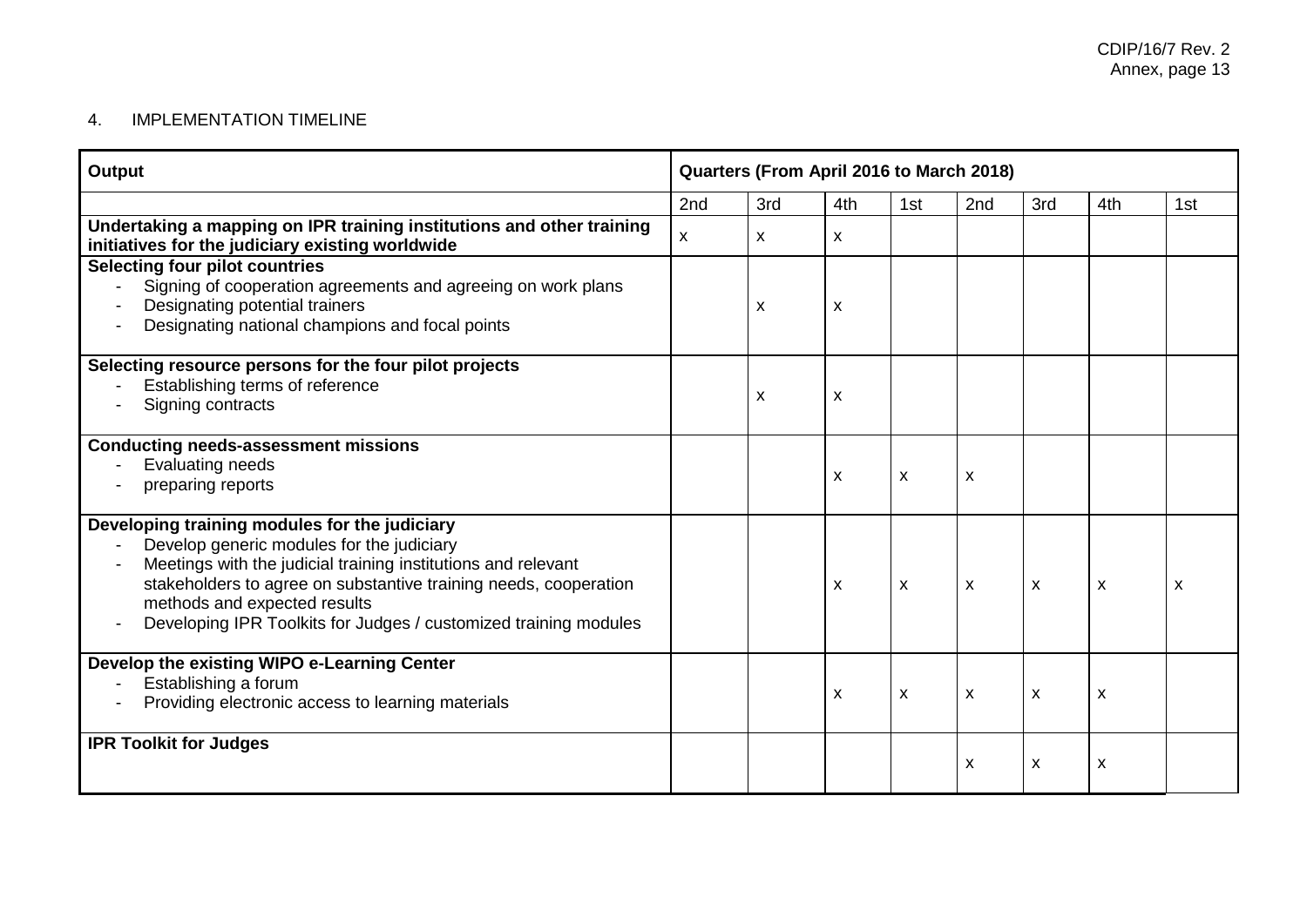| <b>Output</b>                                                     | Quarters (From April 2016 to March 2018) |  |  |  |   |                   |   |  |
|-------------------------------------------------------------------|------------------------------------------|--|--|--|---|-------------------|---|--|
| Providing manuals and reference books                             |                                          |  |  |  | x | $\checkmark$<br>́ | x |  |
| Organizing, testing and evaluating training courses               |                                          |  |  |  |   | $\checkmark$<br>⋏ | х |  |
| <b>Establishing networks among judicial training institutions</b> |                                          |  |  |  | x | M<br>⋏            | х |  |
| Final evaluation report                                           |                                          |  |  |  |   |                   |   |  |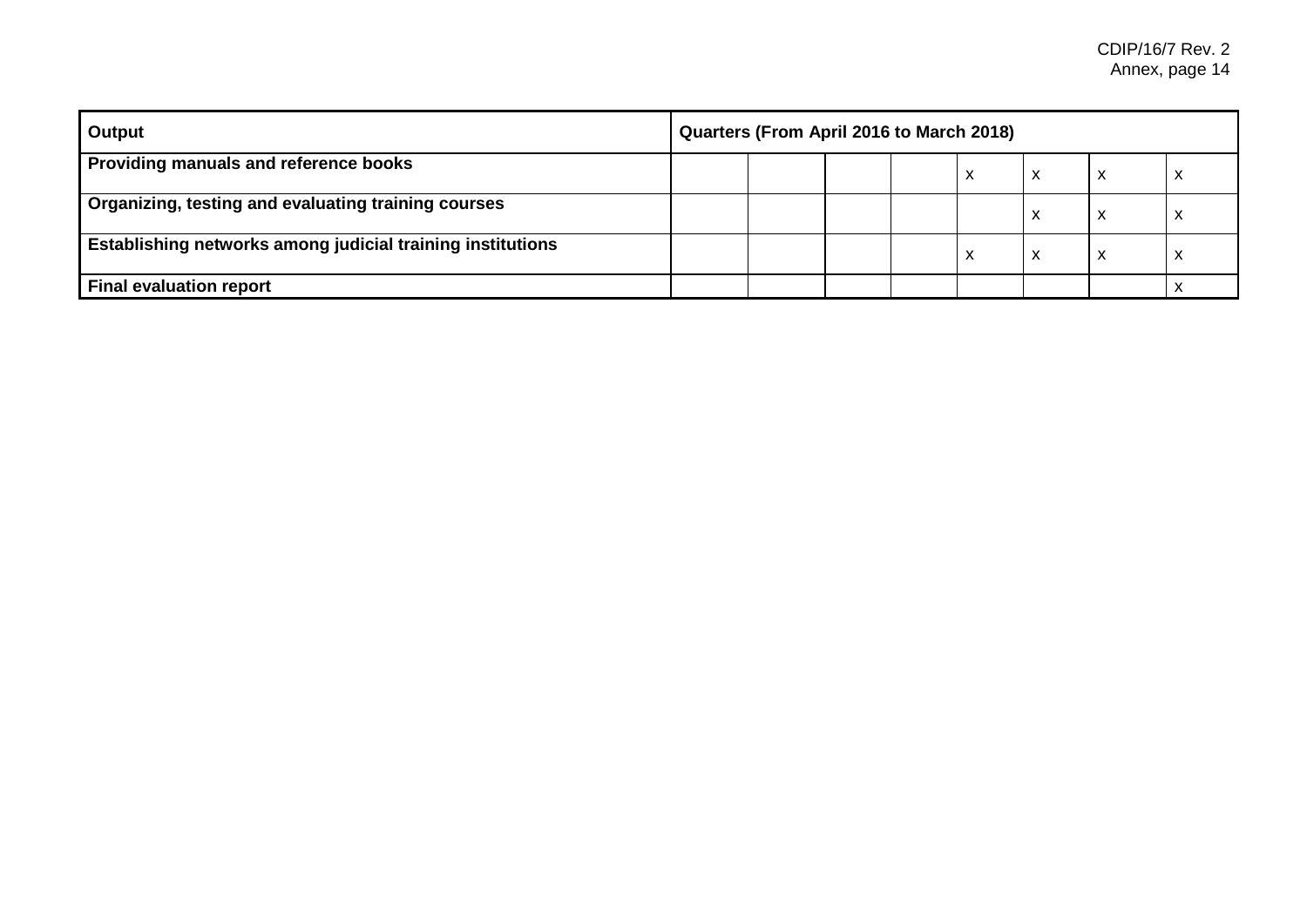# 5. TOTAL NON-PERSONNEL RESOURCES BY OUTPUTS *(Swiss francs)*

| Output                                                                                                                                                                                | 2016    | 2017   | <b>Total</b> |
|---------------------------------------------------------------------------------------------------------------------------------------------------------------------------------------|---------|--------|--------------|
| Undertaking a mapping on IPR training institutions and other<br>training initiatives for the judiciary existing worldwide                                                             | 10 000  |        | 10 000       |
| <b>Selecting four pilot countries</b><br>Pilot country selection<br>Trainers and focal points designation<br>Establishment of agreement and elaboration and approval on<br>work plans | 20 000  |        | 20 000       |
| Selecting resource persons for the four pilot projects<br>Terms of reference developing<br>ICS contracts establishing                                                                 | 120 000 |        | 120 000      |
| <b>Conducting needs-assessment missions</b><br><b>Evaluating needs</b><br>Preparing reports                                                                                           | 20 000  | 20 000 | 40 000       |
| Developing generic and customized training modules for the<br>judiciary<br>modules developing<br>adapting modules to e-learning training                                              | 20 000  | 50 000 | 70 000       |
| Develop the existing WIPO e-Learning Center<br>Establishing a forum<br>Providing electronic access to learning materials                                                              | 60 000  |        | 60 000       |
| <b>IPR Toolkit for Judges</b>                                                                                                                                                         |         | 20 000 | 20 000       |
| Providing manuals and reference books                                                                                                                                                 |         | 80 000 | 80 000       |
| Organizing, testing and evaluating training courses<br>Two-day to three-day training sessions                                                                                         |         | 60 000 | 60 000       |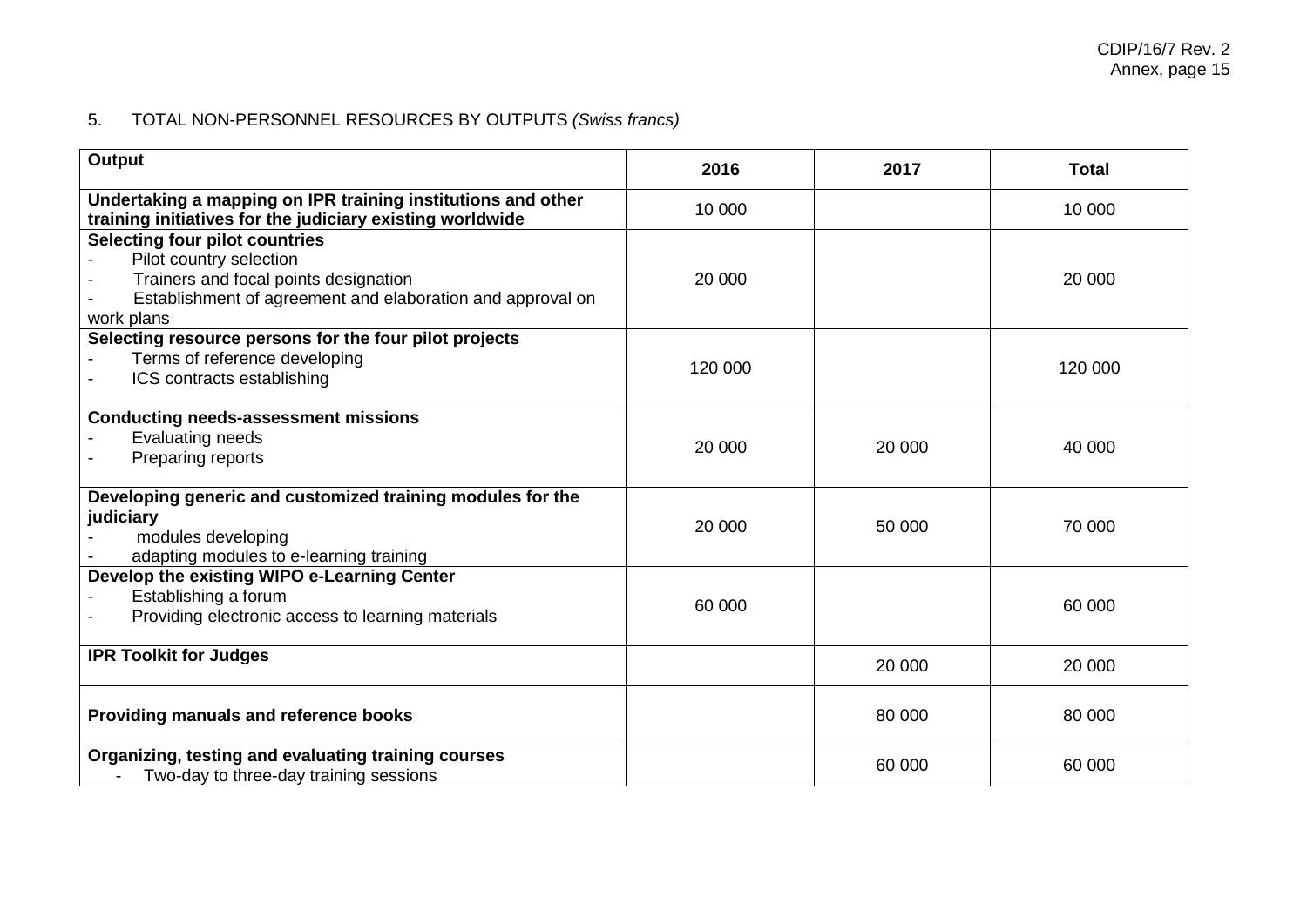| Output                                                     | 2016    | 2017    | <b>Total</b> |
|------------------------------------------------------------|---------|---------|--------------|
| On-line training session<br>$\sim$                         |         |         |              |
| Establishing networks among judicial training institutions |         | 10 000  | 10 000       |
| Self-evaluation of the project                             |         | -       |              |
| Independent evaluation of the project                      |         | 10 000  | 10 000       |
| <b>Total</b>                                               | 250 000 | 250 000 | 500 000      |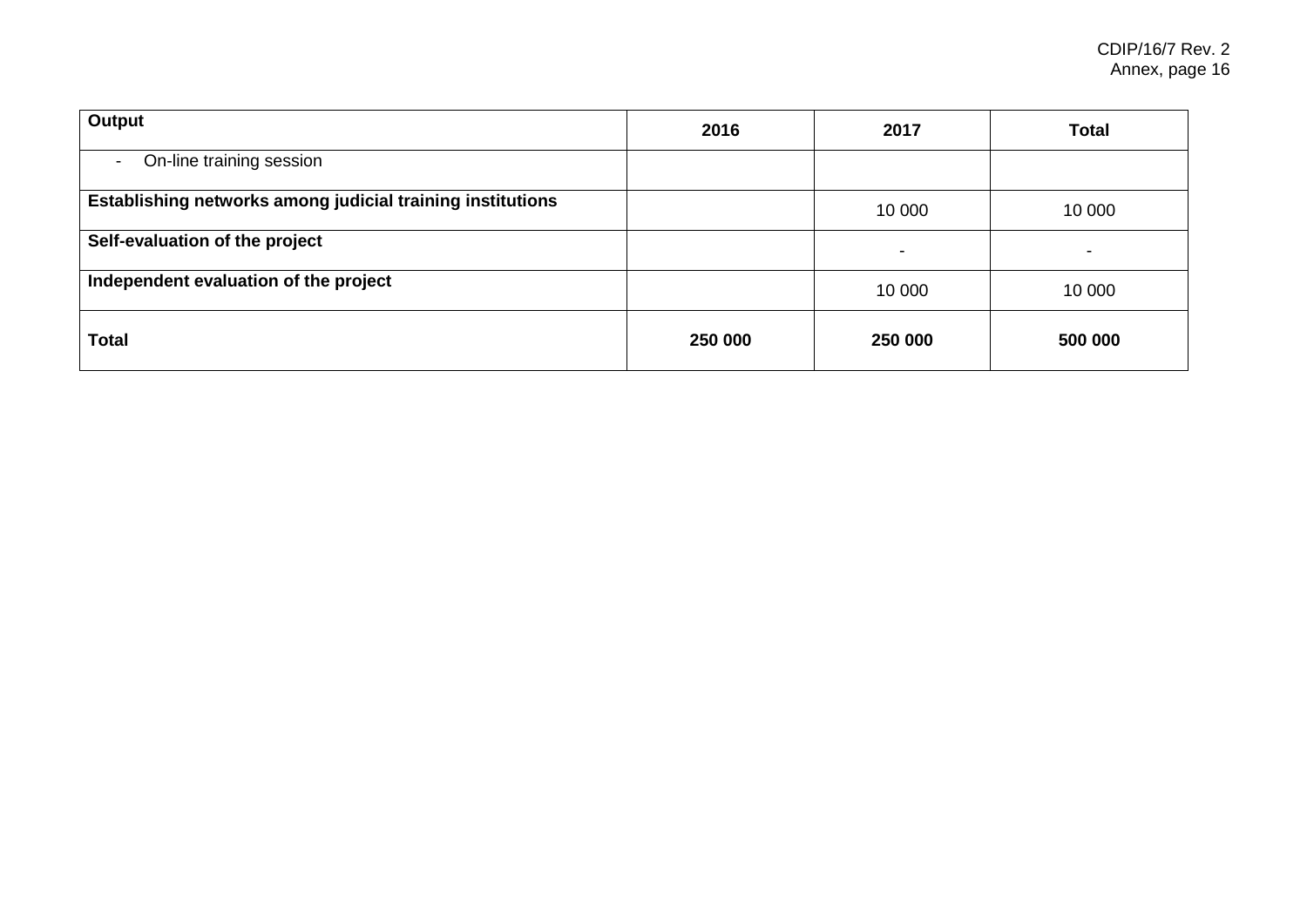# 6. NON-PERSONNEL RESOURCES BY COST CATEGORY *(Swiss francs)*

|                                                                                                                                                                                                                              |                       | <b>Travel and Fellowships</b>       |                   | <b>Contractual Services</b>                                |                                                       | <b>Total</b> |
|------------------------------------------------------------------------------------------------------------------------------------------------------------------------------------------------------------------------------|-----------------------|-------------------------------------|-------------------|------------------------------------------------------------|-------------------------------------------------------|--------------|
| Output                                                                                                                                                                                                                       | <b>Staff Missions</b> | <b>Third-party</b><br><b>Travel</b> | <b>Publishing</b> | <b>Individual</b><br><b>Contractual</b><br><b>Services</b> | <b>Other</b><br><b>Contractual</b><br><b>Services</b> |              |
| <b>Undertaking a mapping</b><br>on IPR training<br>institutions and other<br>training initiatives for<br>the judiciary existing<br>worldwide                                                                                 |                       |                                     |                   |                                                            | 10 000                                                | 10 000       |
| Selecting four pilot<br>countries<br>Pilot country<br>$\blacksquare$<br>selection<br><b>Trainers and</b><br>focal points<br>designation<br>Establishment of<br>agreement and<br>elaboration and<br>approval on work<br>plans | 20 000                |                                     |                   |                                                            |                                                       | 20 000       |
| <b>Selecting resource</b><br>persons for the four<br>pilot projects<br>Terms of<br>reference<br>developing<br><b>ICS</b> contracts<br>establishing                                                                           |                       |                                     |                   | 120 000                                                    |                                                       | 120 000      |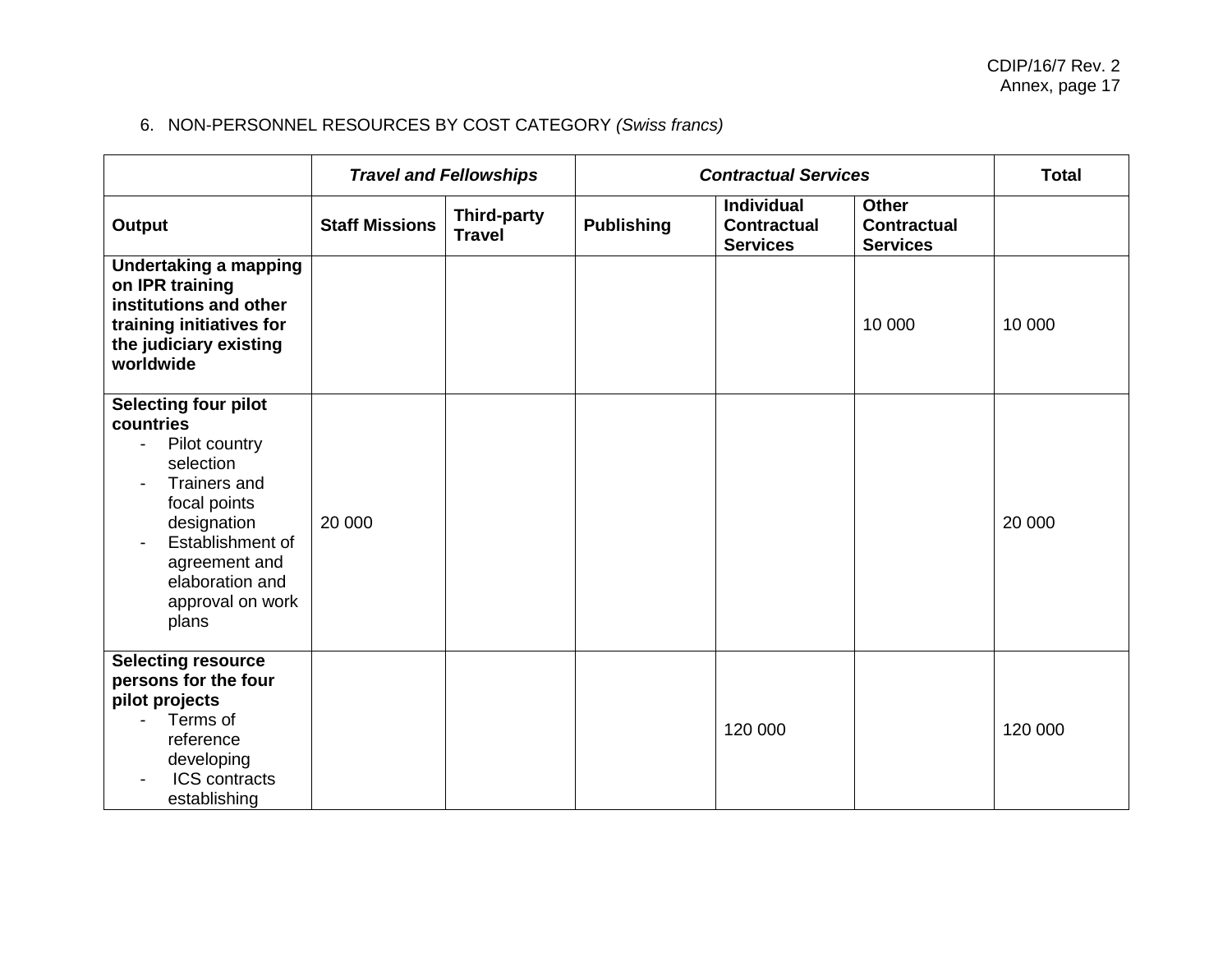#### CDIP/16/7 Rev. 2 Annex, page 18

|                                                                                                                                                            |                       | <b>Travel and Fellowships</b>       |                   | <b>Contractual Services</b>                                |                                                       | <b>Total</b> |
|------------------------------------------------------------------------------------------------------------------------------------------------------------|-----------------------|-------------------------------------|-------------------|------------------------------------------------------------|-------------------------------------------------------|--------------|
| <b>Output</b>                                                                                                                                              | <b>Staff Missions</b> | <b>Third-party</b><br><b>Travel</b> | <b>Publishing</b> | <b>Individual</b><br><b>Contractual</b><br><b>Services</b> | <b>Other</b><br><b>Contractual</b><br><b>Services</b> |              |
| <b>Conducting needs-</b><br>assessment missions<br>- Evaluating needs<br>- Preparing reports                                                               | 20 000                | 20 000                              |                   |                                                            |                                                       | 40 000       |
| <b>Developing generic</b><br>and customized<br>training modules for<br>the judiciary<br>- modules developing<br>adapting modules to<br>e-learning training |                       | 20 000                              | 20 000            | 30 000                                                     |                                                       | 70 000       |
| <b>Develop the existing</b><br><b>WIPO e-Learning</b><br><b>Center</b><br>Establishing a forum<br>Providing electronic<br>access to learning<br>materials  |                       |                                     | 30 000            | 30 000                                                     |                                                       | 60 000       |
| <b>IPR Toolkit for Judges</b>                                                                                                                              |                       |                                     | 20 000            |                                                            |                                                       | 20 000       |
| <b>Providing manuals and</b><br>reference books                                                                                                            |                       |                                     |                   |                                                            | 80 000                                                | 80 000       |